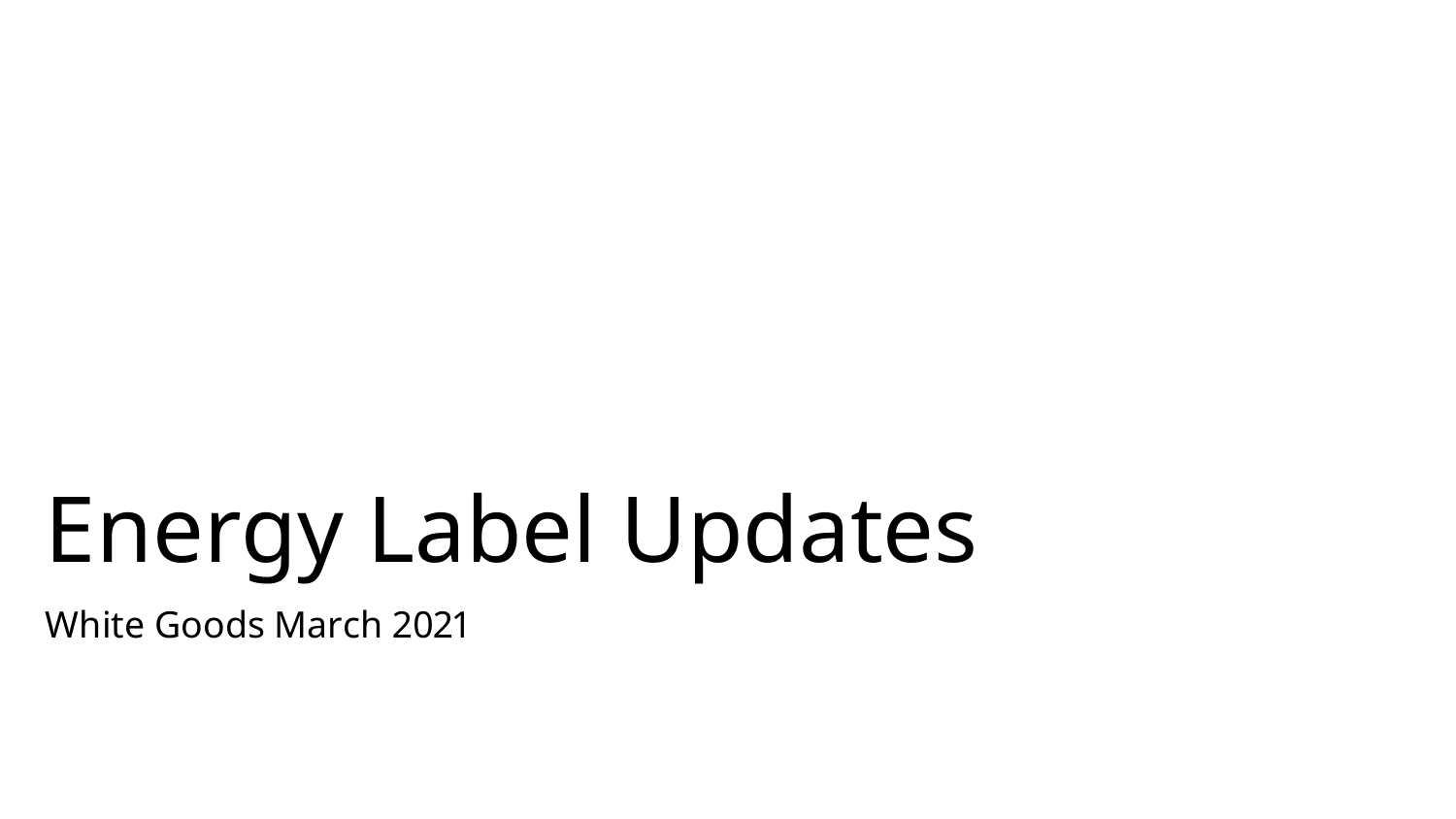## **Why are energy labels changing?**

First introduced 20 years ago, energy labels awarded a product with an A for high efficiency, or an F for low efficiency and encouraged manufacturers to drive innovation by using more energy efficient technologies. Over time, the scheme evolved and labels of A+, A++ and A+++ were added, adding confusion for consumers.

From 2021 onwards, these A+, A++, A+++ rankings will be phased out for refrigerators, washing machines, washer-dryers and dishwashers and the new grading system will use only the A to G rankings.

The new regulations are for European consumers and will also apply in non-EU countries.

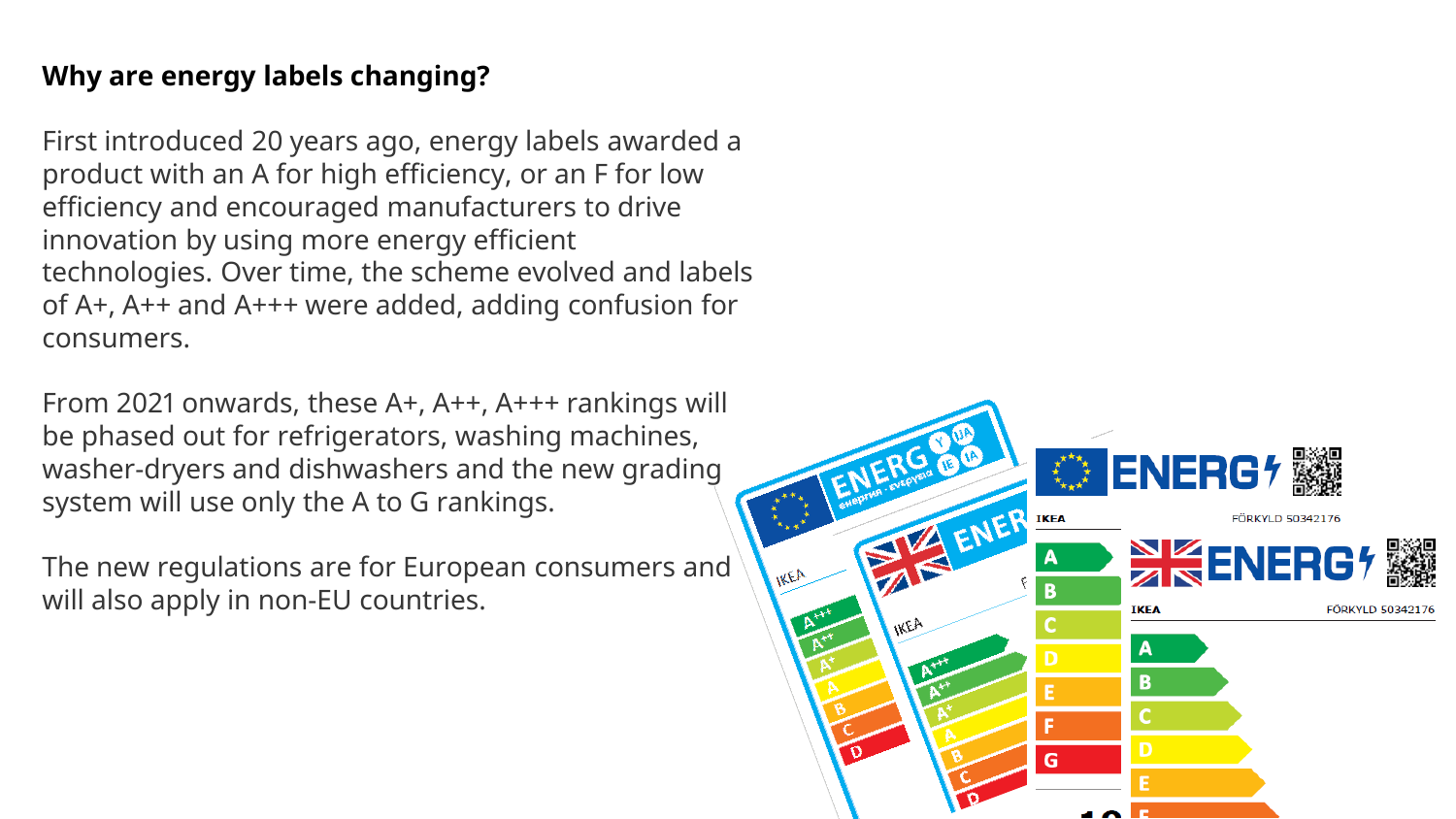### **What happens now?**

These new labels will be visible in physical stores and online as of March 1st 2021.

A new element in these labels is a QR code which will provide consumers additional, official (noncommercial) information if they scan the code with a smartphone. This data available to any European citizen, is in the EPREL EU database.



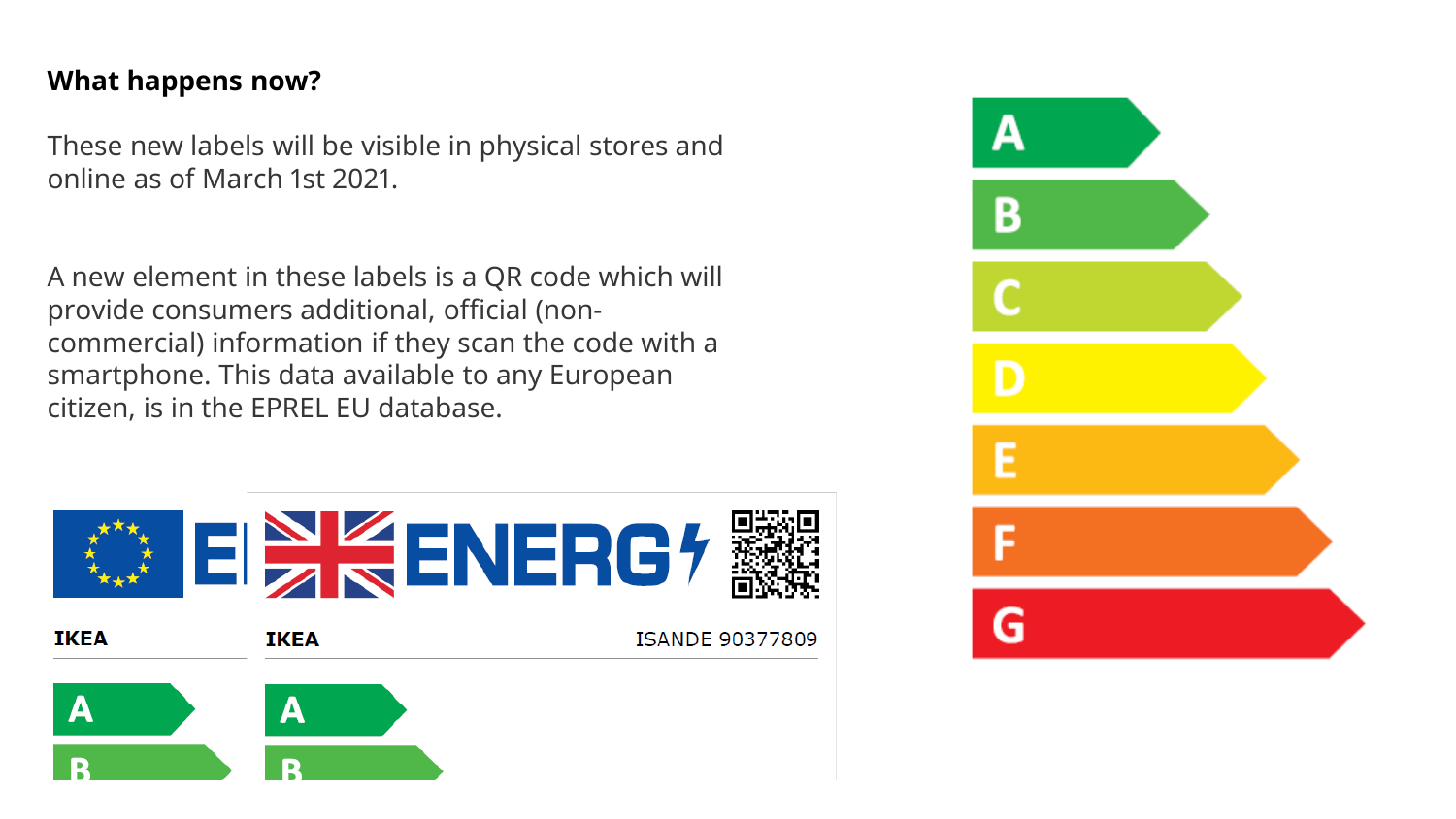## **How the old labels worked**

At the moment, the energy efficiency rating scale ranges from A+++ (the most efficient) to D (the least efficient) and only takes into account the following factors:

- Energy consumption
- Storage volume
- Whether or not the appliance has a freezer compartment

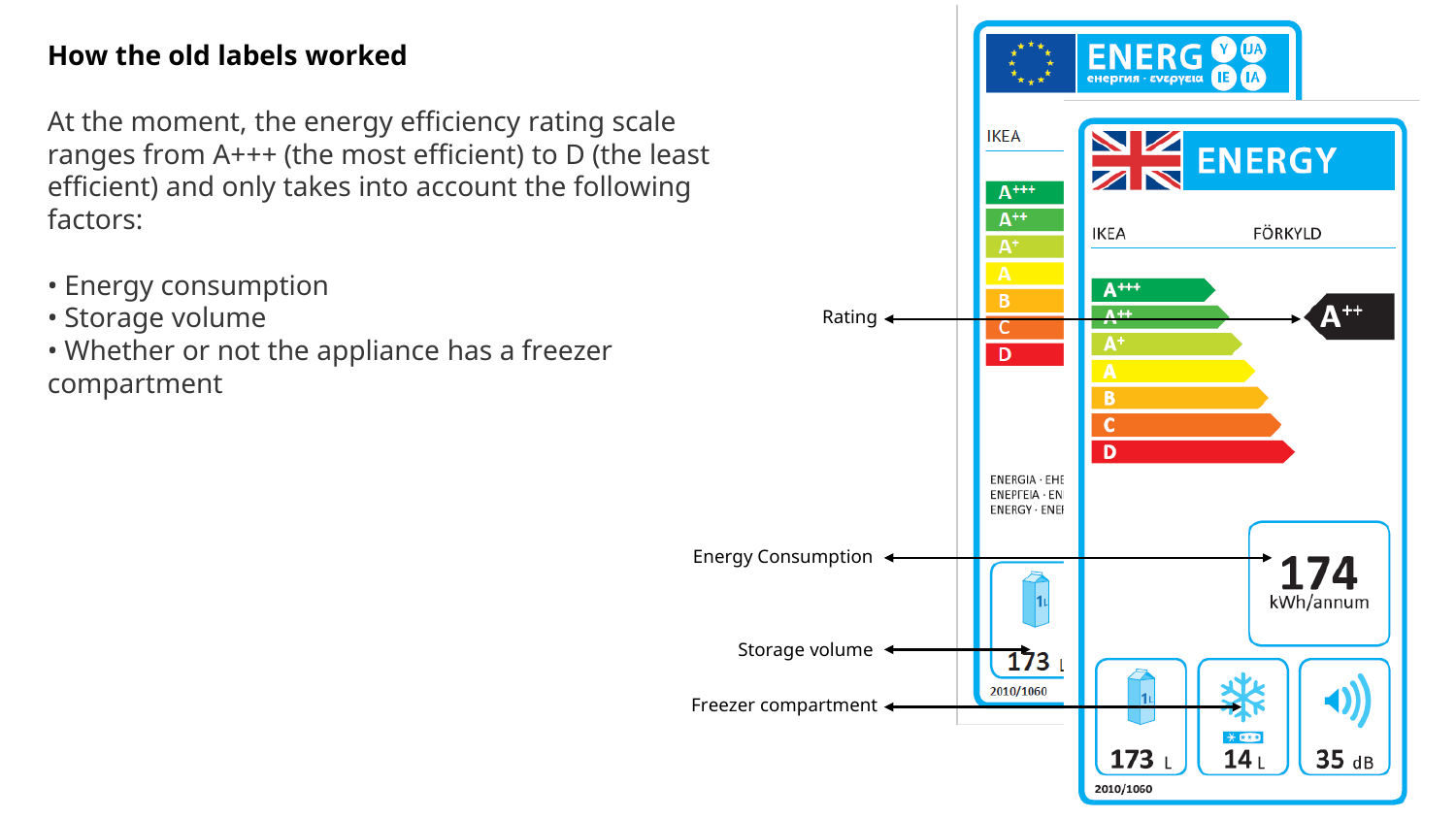## **How the new labels will work**

For the first time, these new energy labels will display not only energy efficiency consumption, but also include other elements in line with improving overall sustainability. Depending on the products, the EU legislation on eco-design will include information on factors such as:

- Reparability
- Recyclability
- Maintenance
- Re-usability
- Upgrades
- Waste handling of appliances

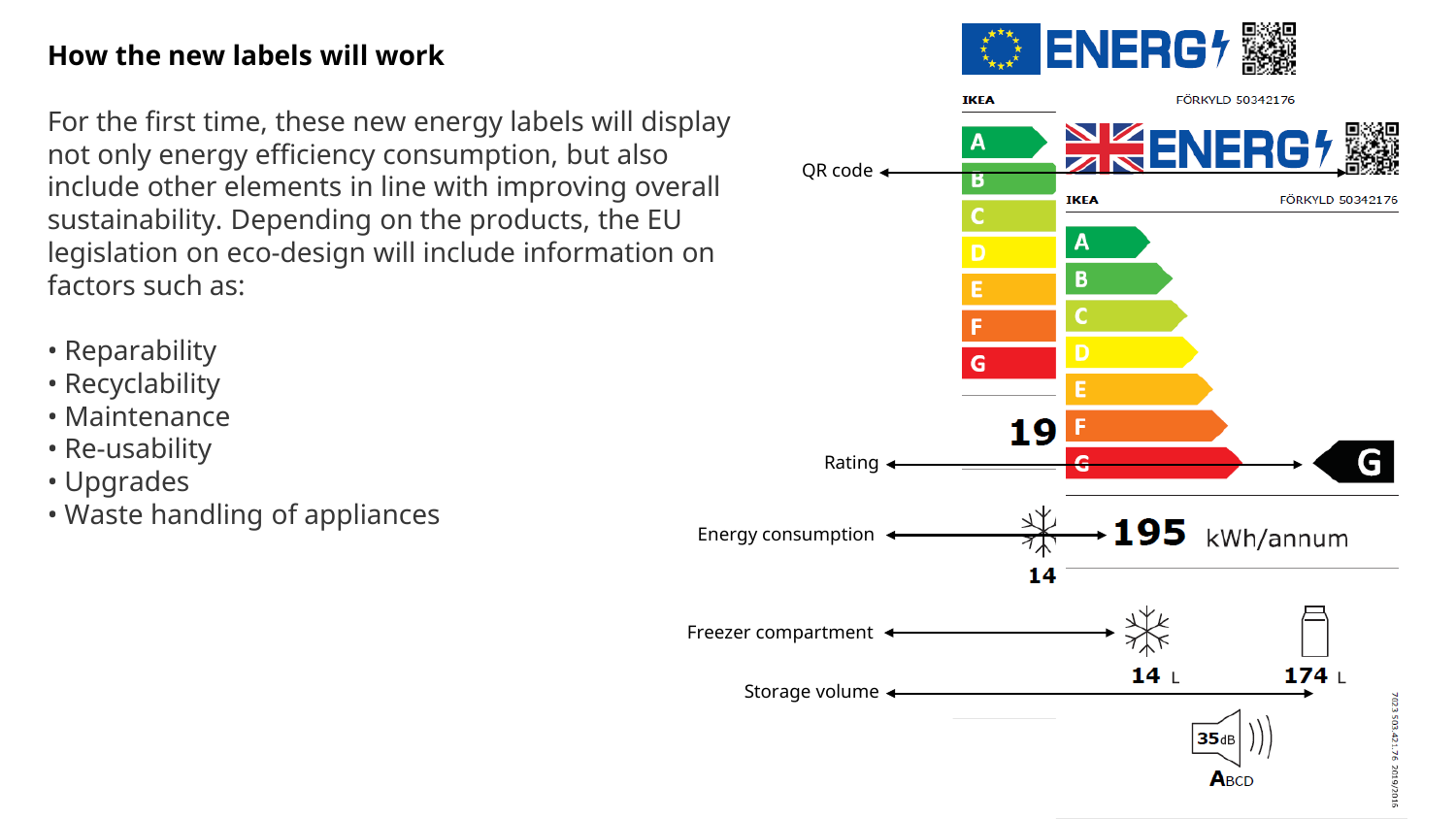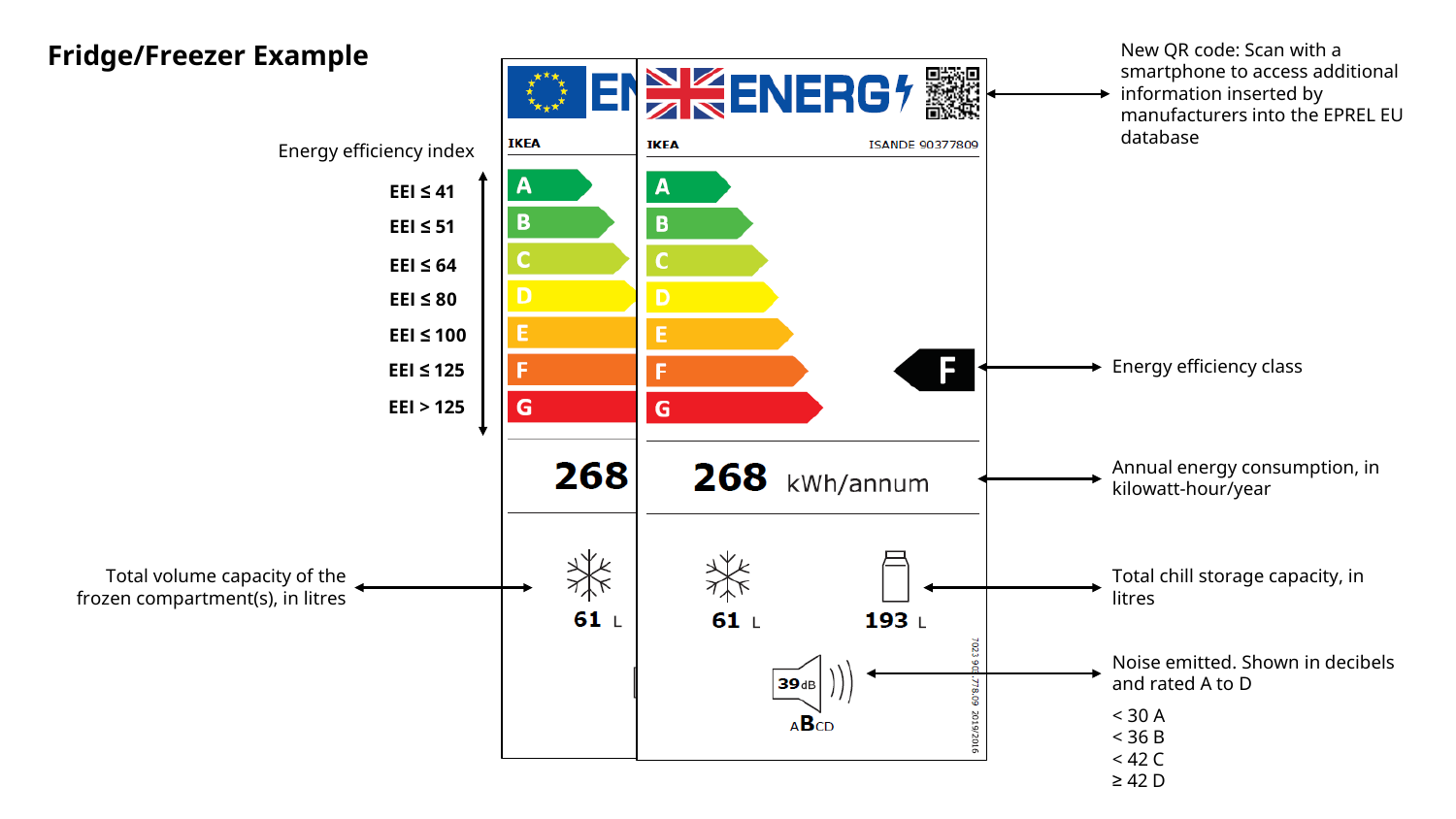